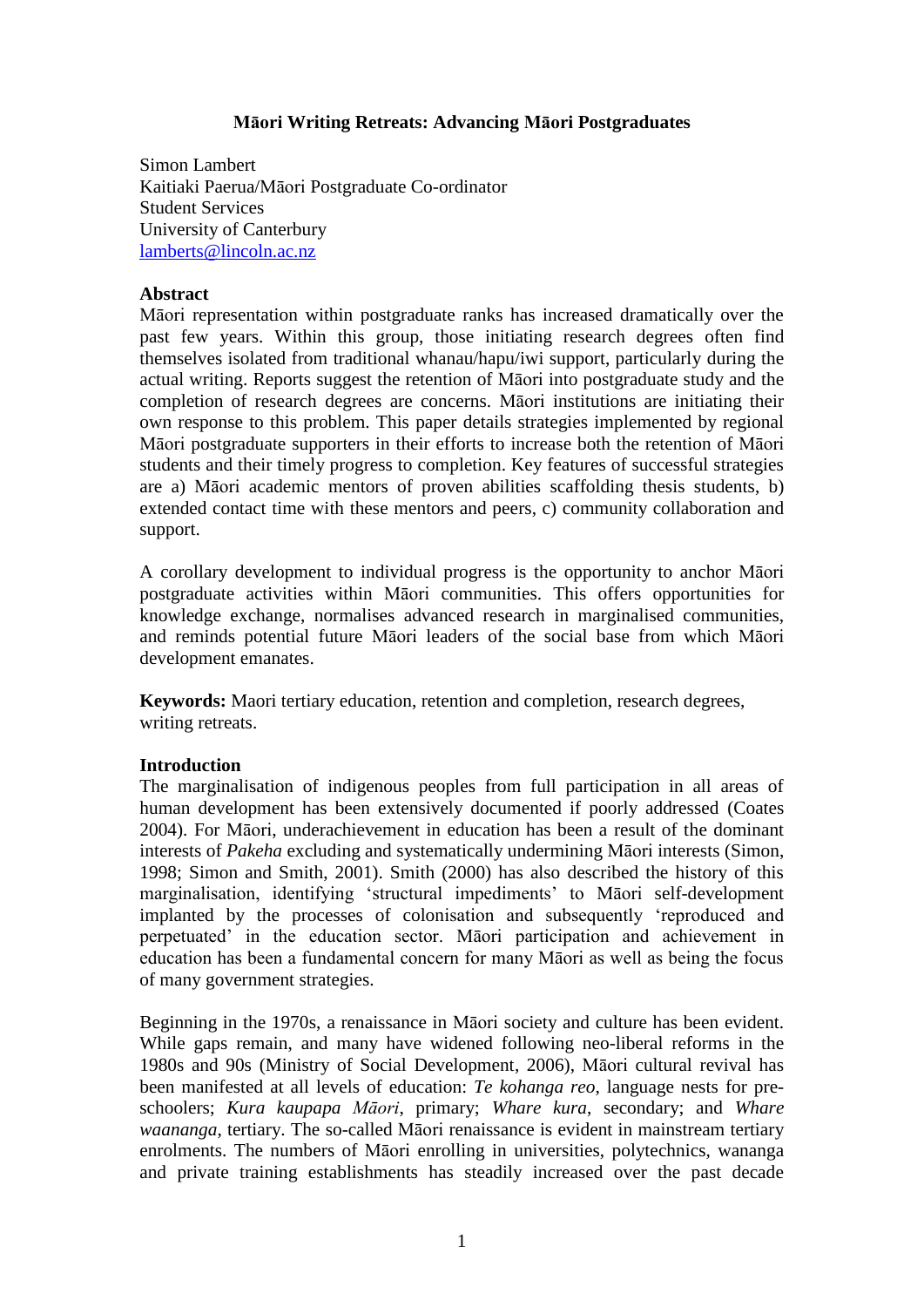(Jeffries, 1997). However, Māori tertiary graduates have historically been weighted towards lower level qualifications. Ministry of Education figures (2006: 106) paint a broad picture of the Māori postgraduate context:

- Māori make up 8.8% of all postgraduate students (comprising 0.6% of the Māori pop., compared to 1.0% the rest of New Zealand);
- 42% are doing Masters studies, 10% doctorates;
- 80% are enrolled in a university, 7% in *wananga*;
- Wahine (women) outnumber tane (men) by 2:1, and are more likely to complete;
- 33% are studying society and culture; 18% management and commerce; 15% health; 12% education;
- 5 year completion rate for Māori at university is 53%, 29% at *wananga*.

Furthermore, while nearly 10% of Pakeha domestic students completed postgraduate degrees in 2004, only 2.7% of Maori students managed this (Smart, 2006: 21). While the numbers of enrolled Māori students may have increased, those initiating research degrees may find themselves isolated both within their tertiary institutions and from traditional whanau/hapu/iwi support (Reid, 2006). Within tertiary student support services, concern has been expressed on progress, supervision, poverty, and increased pressures from family and work (*ibid*, see also Armstrong, 2004). Of course, such experiences are by no means confined to Māori. However, with Māori predicted to comprise 17% of New Zealand"s population by 2026 (Ministry of Education, 2006), and given the integral role an educated population has in contemporary development issues (Clarke, 2007), the poor representation of Māori in postgraduate studies has serious implications for New Zealand.

Universities and polytechnics have sought to support Māori by a wide range of strategies and tactics that involve Māori and non-Māori staff and students. Often these initiatives have relied on the goodwill and unpaid efforts of Māori themselves. Even the simplistic exercise of conducting Treaty workshops for new staff have, at one South Island university, declined from 9 such workshops in 2005 to just one by June 2007 (University of Canterbury, 2007: 28). The author"s experience of working as a Maori postgraduate advisor in that same institution is of poorly supported, poorly understood short-term, fixed-contract work. However, the example that follows shows that positive outcomes are possible and is drawn from the author"s experiences as a member and coordinator of a regional Māori doctoral support programme, and as an employee contracted by a tertiary institution to coordinate support for Maori postgraduates.

# **The Māori and Indigenous (MAI) Doctoral Support Programme: a brief history.**

MAI developed from a Masters-level tutoring programme that operated at the School of Education at the Auckland University in the 1990s. It involved passionate Maori postgraduates and their supporters working closely in support of each others studies, juggling the demands of whanau and institution to complete research qualifications. Following a successful 2002 bid for Centre of Research Excellence funding (CoRE) by Nga Pae o te Maramatanga (also based at Auckland University), MAI has been run as a national programme. There are six sites: Mai ki Tamaki Makaurau (University of Auckland), MAI ki AUT (Auckland University of Technology), MAI ki Waikato (Waikato University), MAI ki Poneke (Victoria University Wellington), MAI ki Otautahi (Christchurch), and MAI ki Otakou (Otago University) (see Figure 1 below).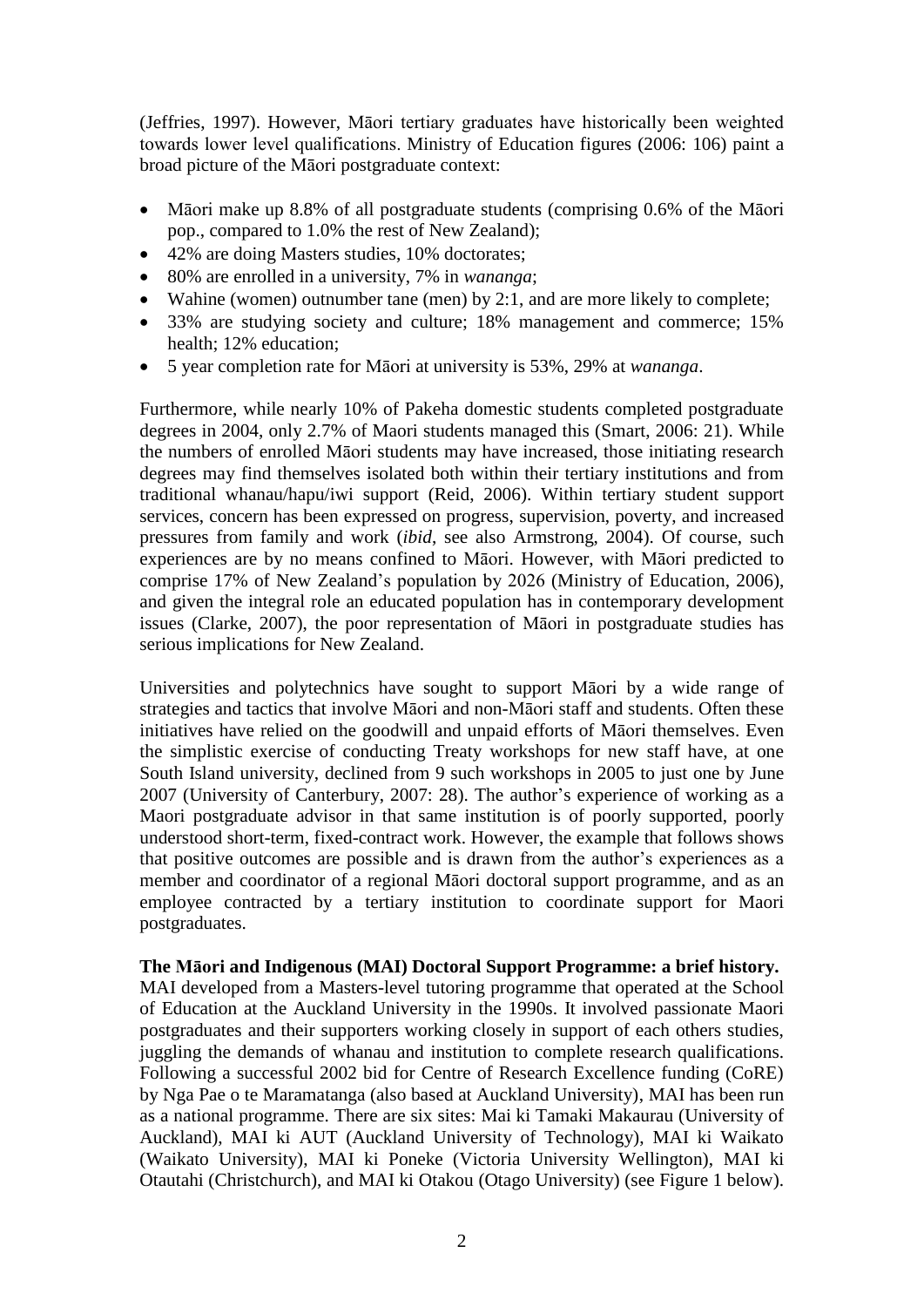Each site draws in students from a wide academic "hinterland". For instance, the Christchurch site has students and staff who are enrolled in three different tertiary institutions; from 2006, the South Island sites of Otautahi and Otakou were administered by Te Tapuae o te Rehua as the Tu Mai Paerua programmer. In 2006, the national network was retitled MAI Te Kupenga: the National Programme for Māori and Indigenous Post-Graduate Advancement.

# **Figure 1: MAI Te Kupenga sites (NB: Mai ki AUT is also located in the Tamaki region).**



# **Source: MAI TE Kupenga webpage http://www.arts.auckland.ac.nz/sites/index.cfm?S=M\_MAI**

Nga Pae has initiated a number of support programmes for Māori researchers and postgraduates, research funding, scholarships/fellowships, post-doctoral funding, knowledge exchange support, regular conferences and publishing options. Writing retreats, where students and staff spend time alone and together discussing and undertaking their writing, have also become an important part of the support and networking opportunities offered by Nga Pae. Two subtly different retreats will be discussed in some detail next.

# **Māori Writing Retreats**

Nga Pae o te Maramatanga initiated an annual retreat at Hopuhopu, utilising the wellappointed facilities developed by Tainui. The purpose of the retreat was to provide "quality conditions and stimulation" for Māori doctoral students to complete a 'substantial piece of scholarly writing' (Nga Pae o te Maramatanga, 2003). The first retreat was held from January 28 to February 5 in 2004, with attendees choosing the length of their commitment and being responsible for travel to Hopuhopu. Meals and single rooms are provided, with meals being communal but with no compulsion to join. People are instead encouraged to make the most of their "isolation" and complete pre-planned writing goals, whether to complete a proposal, a thesis chapter, or a paper for publication.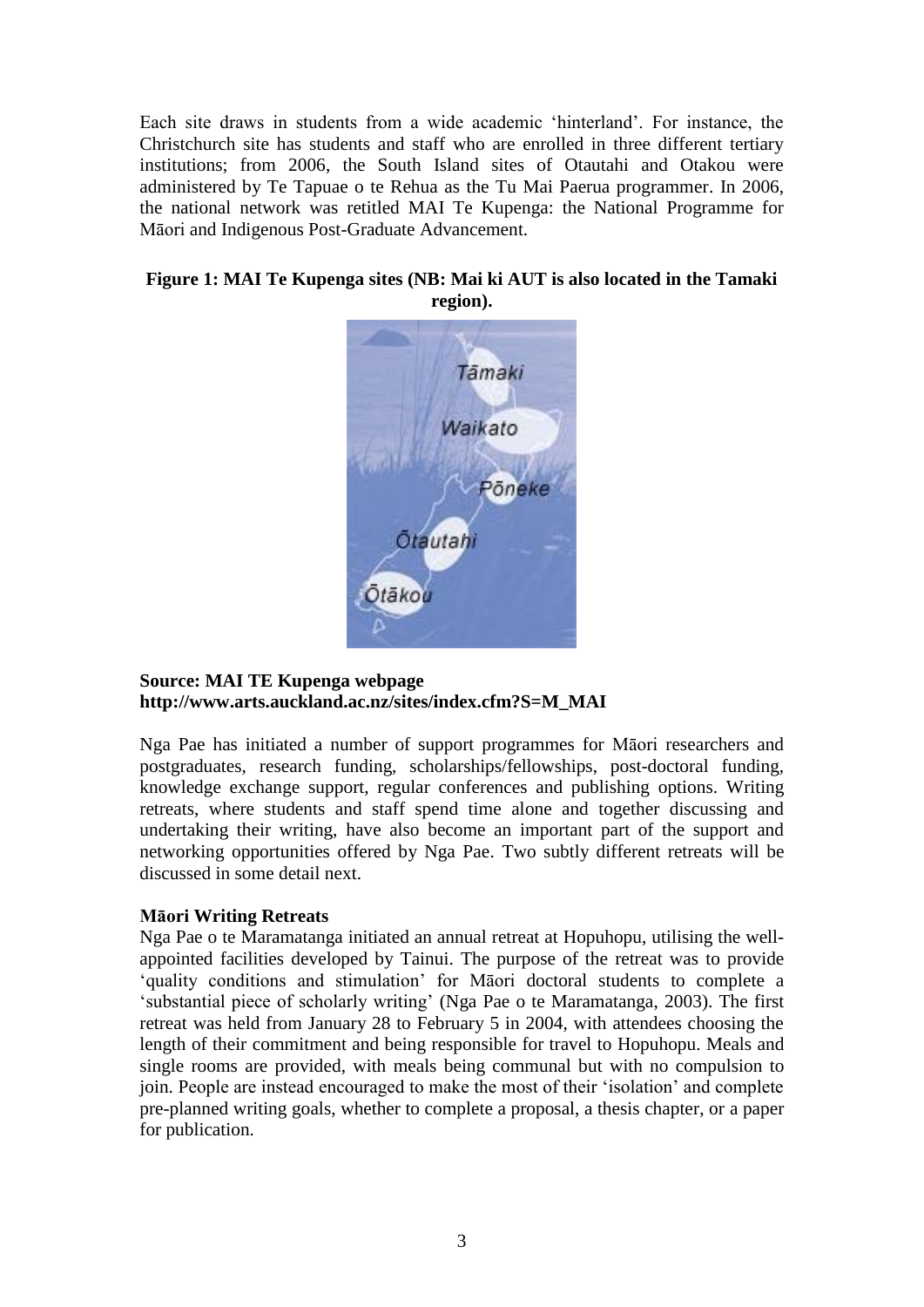As a part of the support offered to postgraduates who attend Hopuhopu, seminars are held on fundamental postgraduate issues such as supervision, writing skills, and working with Māori communities. Opportunities for networking with senior Māori academics are also important, not least to demystify the process of doctoral research. Significant numbers of Māori staff and students meet to discuss their work; the second retreat saw a total of 35 Māori doctoral candidates attend. The support offered through these writing retreats mirrors the scaffolding instruction described by Vygotsky as the "…role of teachers and others in supporting the learner"s development and providing support structures to get to that next stage or level" (Raymond, 2000: 176). Scaffolding is intended to be temporary with support progressively withdrawn as the learner"s abilities increase. The external scaffolds can be removed because "…the system of knowledge itself becomes part of the scaffold or social support for the new learning" (*ibid*.).

A second example of a Māori writing retreat has been initiated by the South Island sites, i.e., Otautahi and Otakou, in conjunction with MAI ki Poneke. The inaugural event was held at Takahanga marae, Kaikoura, over four days in May 2006. Three staff and ten students were accommodated within the *whare nui*, with tables for writing set up in a large adjoining room. Meals were communal, with everyone attending; tangata whenua passed through and joined students for meals and conversation.

Students at Takahanga were surveyed by the coordinators to aid planning for subsequent retreats. Responses were universally positive, describing how the experience contributed to their understanding of their own research and possible career pathways. For example, one student commented on what they found valuable.

*Meeting new people in different areas of research and discussing similar problems that occur across the board. I found it great to get some perspective on my thesis as well as some new ideas on pursuing an academic career. I also enjoyed discussing Kaupapa Māori research techniques as a different approach that can be employed in research and also seeing its application in not only the social sciences.* 

Networking with peers was also mentioned as an important outcome:

*The opportunity to meet other PhD students and hear their stories.* 

*Each time I had discussions with students about their research the more it became evident that one day we will have network and potential collegial opportunities in the work context.* 

The highlight of the Takahanga retreat were opportunities for interaction with tangata whenua, the local Māori community, who organised a short fieldtrip around several local resource management projects that were components of one MAI student's PhD research. As one student said of these interactions:

*Such events remind me of why I'm doing what I'm doing. He tāngata, he tāngata, he tāngata.*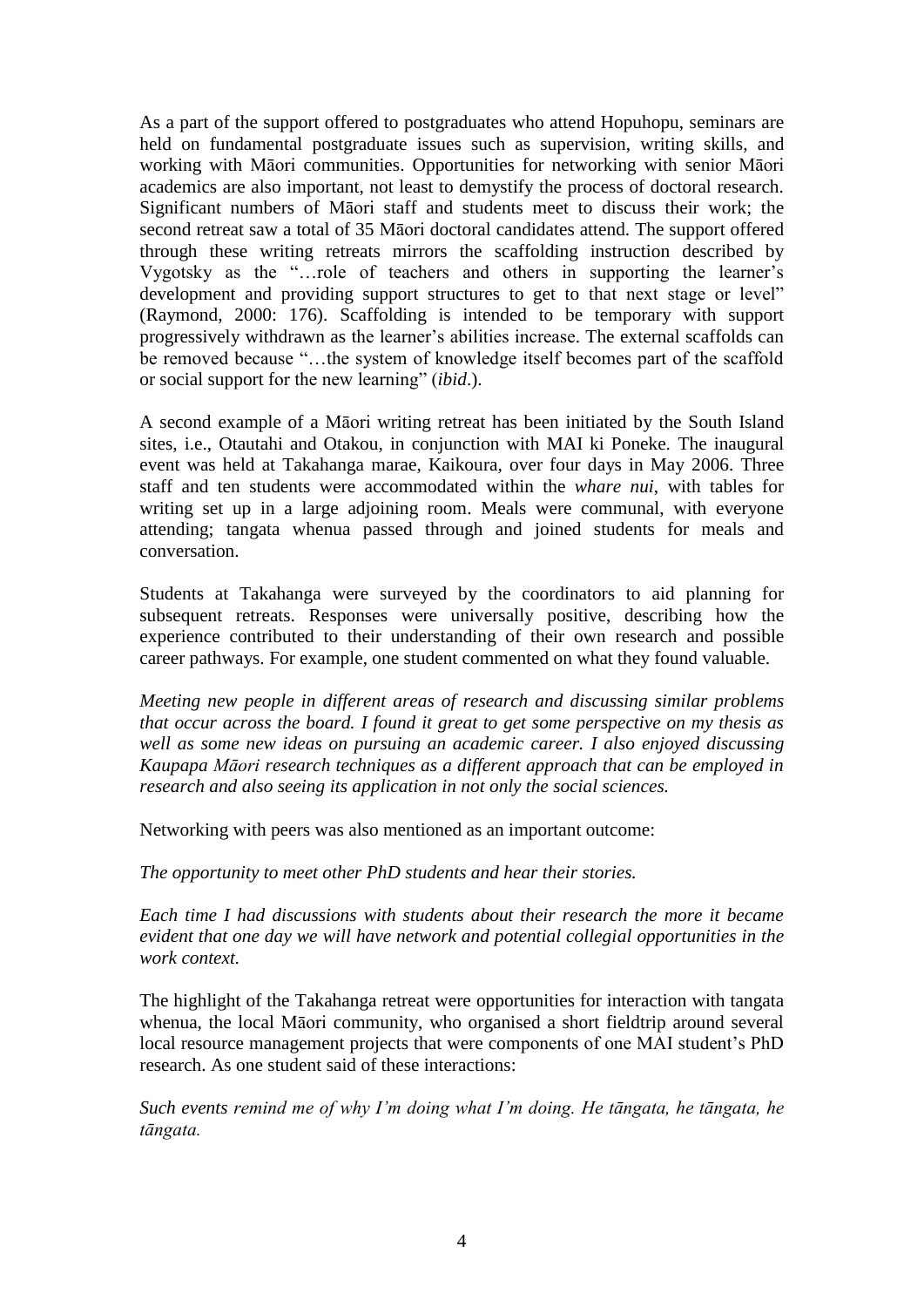It is this potential for writing retreats to offer opportunities for contact between Māori communities and Māori postgraduates that is a considerable advance on the support historically offered by tertiary institutions who themselves have minimal contact with these communities. Indeed, such experiences could be said to extend the concept of scaffolding to the area of cultural resilience. Such resilience contributes to a broader interpretation of sustainability by valuing cultural diversity (World Commission on Culture and Diversity, 1995) in the manner by which biodiversity is valued. Through extended contact between Maori communities and Maori thesis students, communities begin to offer the expertise of their local resource management to broaden the professional development of those Maori postgraduates who intend to continue their careers in working alongside Maori communities.

#### **Conclusion**

In response to the difficulties experienced by Māori postgraduates within New Zealand tertiary institutions, Māori themselves have attempted to provide peer support to those Maori students attempting theses. The establishment of regular writing retreats for Māori thesis students marks a significant advance in this support, and stems from the establishment of targeted resourcing for Māori research and a realisation of the importance of initiating networking opportunities for Māori students who are isolated within their institutions.

The support provided through writing retreats takes the form of expert advice, peer support and the provision of time and space in which Maori cultural practices are both possible and encouraged. This paper has presented two examples of writing retreats for Māori doctoral candidates. Hopuhopu is a regular event and attracts significant numbers of Māori staff and students; important outputs include papers that are intended for publication as well as progress towards theses completion. The South Island/Te Wai Pounamu retreat is smaller and more intimately linked with tangata whenua development. Locations for this event will move around Te Wai Pounamu and seek to build on links with local communities and demonstrate the positive effects of collaboration between Māori postgraduates and Māori communities, helping to anchor the work of the former within the needs of the latter.

# **References**

- Armstrong, S.J. (2004). The impact of supervisors' cognitive styles on the quality of research supervision in management education. *British Journal of Educational Psychology, 74*, 599–616.
- Clark, H. (2007). Address to the International Confederation of Principals" World Convention. Retrieved September  $24<sup>th</sup>$ , 2007, from <http://www.beehive.govt.nz/ViewDocument.aspx?DocumentID=28974>
- Coates, K. S. (Ed.). (2004). *A Global History of Indigenous Peoples: Struggle and Survival*. Basingstoke and New York: Palgrave MacMillan.
- Jefferies, R. (1997). *Māori Participation in Tertiary Education: Barriers and Strategies to Overcome Them*. Wellington: Kokomuka Consultancy/Te Puna Kokiri.